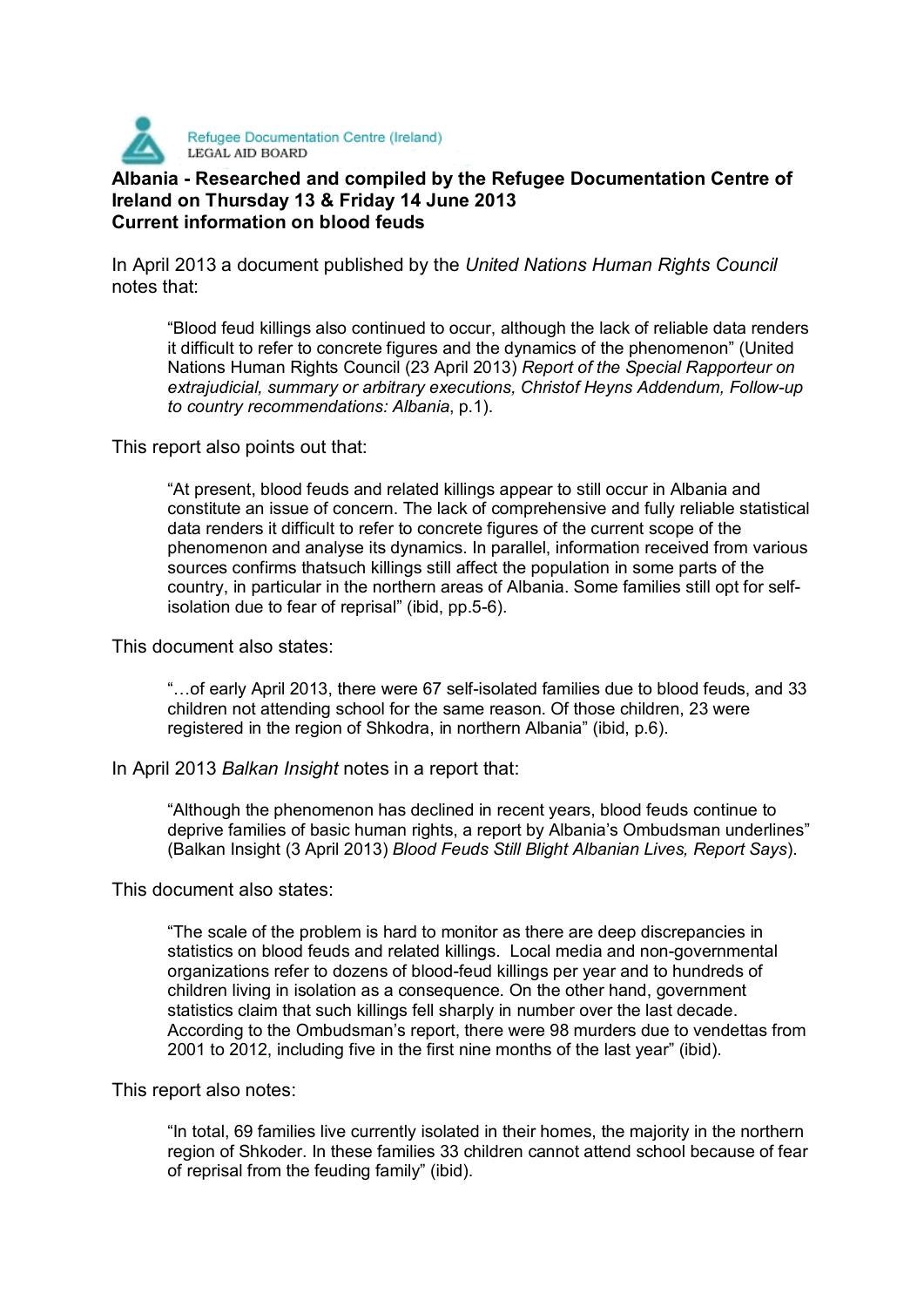A report published by the *Albanian Helsinki Committee* in April 2013 commenting on events of 2012 states that:

"There were over 11 blood-feud related killings…" (Albanian Helsinki Committee (7 February 2013) *Report on the Situation of Respect for Human Rights in Albania for the Year 2012*).

A report issued in April 2013 by the *United States Department of State* commenting on events of the preceding year notes:

"Incidents of societal killings, including both "blood feud" and revenge killings, appeared to increase during the year. Such killings sometimes involved criminal gangs. Although long-standing traditions surrounding blood feuds prohibit killing children or women, NGOs reported several cases where perpetrators intentionally targeted minors or women. The National Reconciliation Committee (NRC) claimed that the number of women killed in blood-feud related homicides was 10 times higher than in any of the last 20 years. The ombudsman reported some cases in which authorities refused to protect families or prevent blood feud killings. The Albania Helsinki Committee reported that the nonlegal traditions (kanun) dictating blood feud were often intentionally misinterpreted to justify revenge or societal killings. On June 14, Maria Qukaj, a 17-year-old girl from Shkoder, and her grandfather, Kole Qukaj, were shot and killed near their home by two brothers as part of an ongoing blood feud between two families over irrigation water. Some neighbors and activists claimed authorities were aware of the threat posed by the feud and refused to intervene. The NRC reported 152 blood feud killings during the year. Blood feud cases are tried by district courts. The law punishes premeditated murder, when committed for revenge or a blood feud, with 20 years' or life imprisonment" (United States Department of State (19 April 2013) *Country Reports on Human Rights Practices for 2012, Albania*, Section 1a Arbitrary or Unlawful Deprivation of Life).

## **References**

Albanian Helsinki Committee (7 February 2013) *Report on the Situation of Respect for Human Rights in Albania for the Year 2012*  **http://www.ein.org.uk/print/members/country-report/report-situation-respecthuman-rights-albania-year-2012** This is a subscription database Accessed Thursday 13 June 2013

Balkan Insight (3 April 2013) *Blood Feuds Still Blight Albanian Lives, Report Says*  **http://www.balkaninsight.com/en/article/blood-feuds-still-blight-albanian-livesreport-says**

Accessed Thursday 13 June 2013

United Nations Human Rights Council (23 April 2013) *Report of the Special Rapporteur on extrajudicial, summary or arbitrary executions, Christof Heyns Addendum, Follow-up to country recommendations: Albania*  http://www.ecoi.net/file\_upload/1930\_1368621172\_a-hrc-23-47-add-4-en.pdf Accessed Thursday 13 June 2013